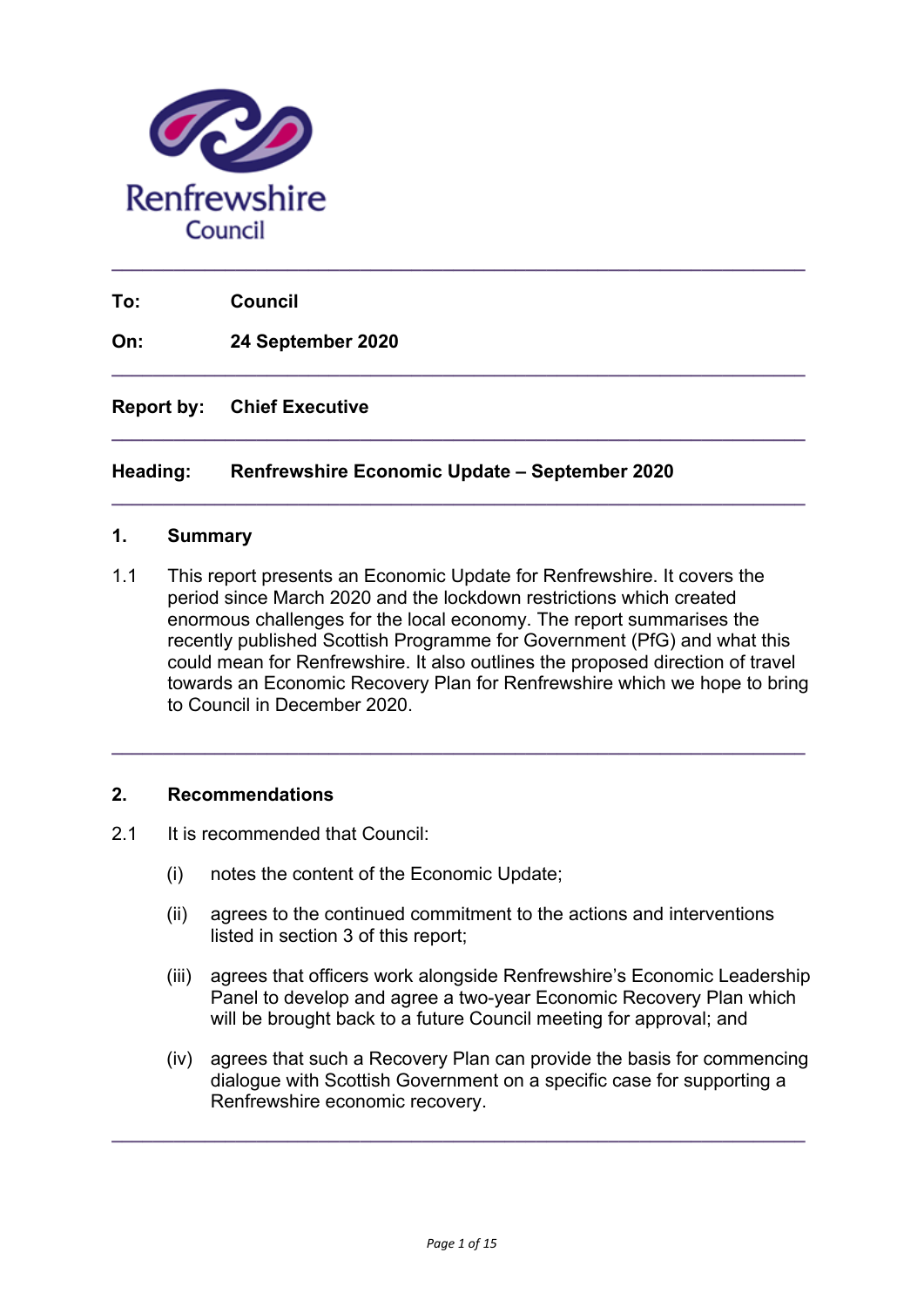# **3. Immediate Priorities for Renfrewshire**

- 3.1 The lockdown restrictions in place since March 2020 as a result of the COVID-19 health pandemic have had a dramatic impact on the national and local economy and will have implications for the Renfrewshire economy especially in the short to medium term. The Claimant Count in Renfrewshire has risen by 96.3% (from 4,015 in March to 7,885 in August), a number of high-profile companies have announced job losses and it is expected that once the UK Government's Job Retention Scheme (furlough) begins to taper off towards its planned conclusion in October 2020, further redundancies will most likely follow. When the potential implications of BREXIT are also considered, the impacts of these concurrent challenges on the Renfrewshire economy in the short to medium term could be severe with many more businesses and jobs lost.
- 3.2 However, there are significant interventions that Renfrewshire Council and its partners are making, and can continue to commit to, that can result in a positive contribution towards a resilient economic recovery locally. Some of these are outlined below. Above everything the priority must be on putting in place the stimuli that will lead to increased economic activity that will in turn result in the creation of or the retention of existing jobs. We know from experience how important employment and economic opportunity is to the physical and mental health and well-being of individuals and households. Economic impacts have long-term consequences for individuals, families, communities, and places

## *Supporting local businesses*

- 3.3 Between April and July 2020, Renfrewshire Council administered and distributed around £28 million of a Scottish Government business support in grants to over 2,600 local businesses and self-employed. These payments ranging from £2,000 to £25,000 for each eligible business have offered a lifeline to many companies whose cashflow was detrimentally affected by the dramatic reduction in customers and sales from March onwards.
- 3.4 In July, as a rapid response, Renfrewshire Council agreed to make available a further £1.3m by repurposing existing economic development funding. These are designed to offer a series of grants and support measures for local businesses to assist in recovery from the economic impact of lockdown. Grants range from those to assist businesses with implementing social distancing at their premises (up to £2,500); repayable grants of up to £5,000 for Renfrewshire businesses to assist cashflow in the short term to get them over the current reduction in sales; as well as grants up to a maximum of £10,000 for those businesses looking to secure the longer-term growth and the potential to add jobs over time.
- 3.5 These supports went "live" on 17 August 2020 and there has been significant interest to date from local companies.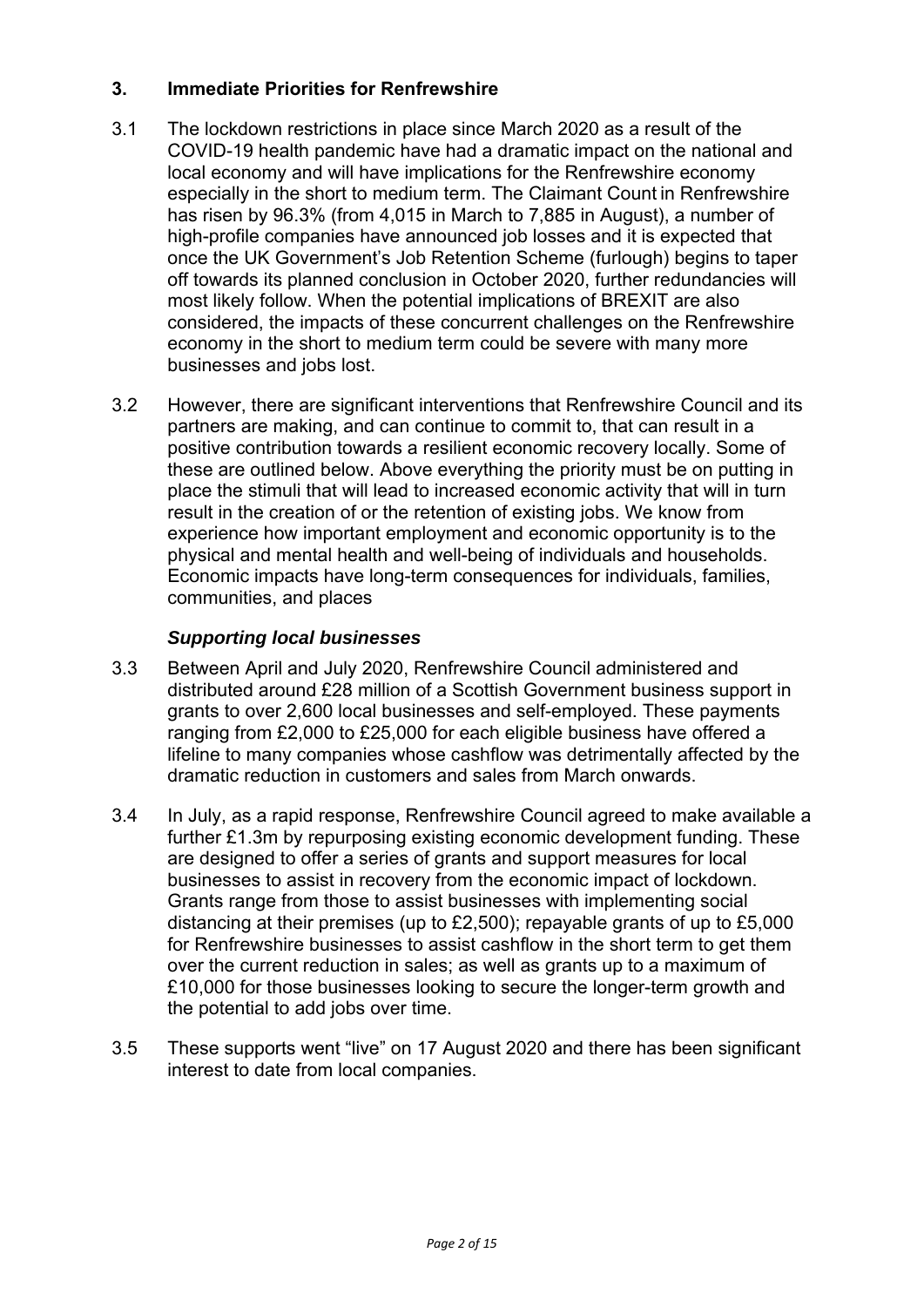- 3.6 West College Scotland in partnership with the Council were successful in 2019 in accessing funds from the Advanced Manufacturing Challenge Fund. This project termed **"Critical Engineer"** (£700,000 budget) commenced in summer 2020 and aims to reach out to more than 30 manufacturing SMEs in Renfrewshire to increase capacity for upskilling employees. This will be particularly important with the advent of NMIS and increasing the opportunity for local companies to take full advantage of this new facility and programmes to achieve their growth ambitions.
- 3.7 Launching **Start Up Street** by October 2020 in George Street Paisley (a £250,000 investment of support for new businesses) will offer opportunities for new business ideas from local people to gain advice and expertise to see their businesses develop. It is proposed to also develop a similar concept for Renfrew Town Centre.

## *Helping people into employment*

- 3.8 As the Renfrewshire unemployment and claimant count numbers increased significantly over the April to August 2020 period so the employability services across Renfrewshire required to react. Many services moved to offering online delivery and contactless support with staff continuing to offer a keyworker led service to those looking for employment.
- 3.9 The Scottish Government recently announced a **Youth Guarantee** that will ensure everyone aged between 16 and 24 has the opportunity of work, education or training. £60 million for the current year has been made available, broken down as follows:
	- £30m through local authorities to help local partnerships to deliver employability support for young people;
	- £10m to create additional opportunities in colleges;
	- £10m additional funding for Developing the Young Workforce, the Scottish Government's internationally recognised Youth Employment Strategy;
	- £10 million to support pathways to apprenticeships;
- 3.10 It is estimated that around £930,000 will be available to Renfrewshire Council for local employability support. Work has commenced through the Local Employability Partnership to look at options for the youth guarantee and these will be presented to a future board. The Government commissioned report on the Youth Guarantee scheme includes recommendations for the following actions:
	- early work to identify youth employment opportunities with employers in some of the least-impacted sectors, including financial services, utilities and life sciences
	- working to introduce an incentive model where government pays 50% of wages for young people who need the most help
	- a call for the public sector to create more opportunities for young people;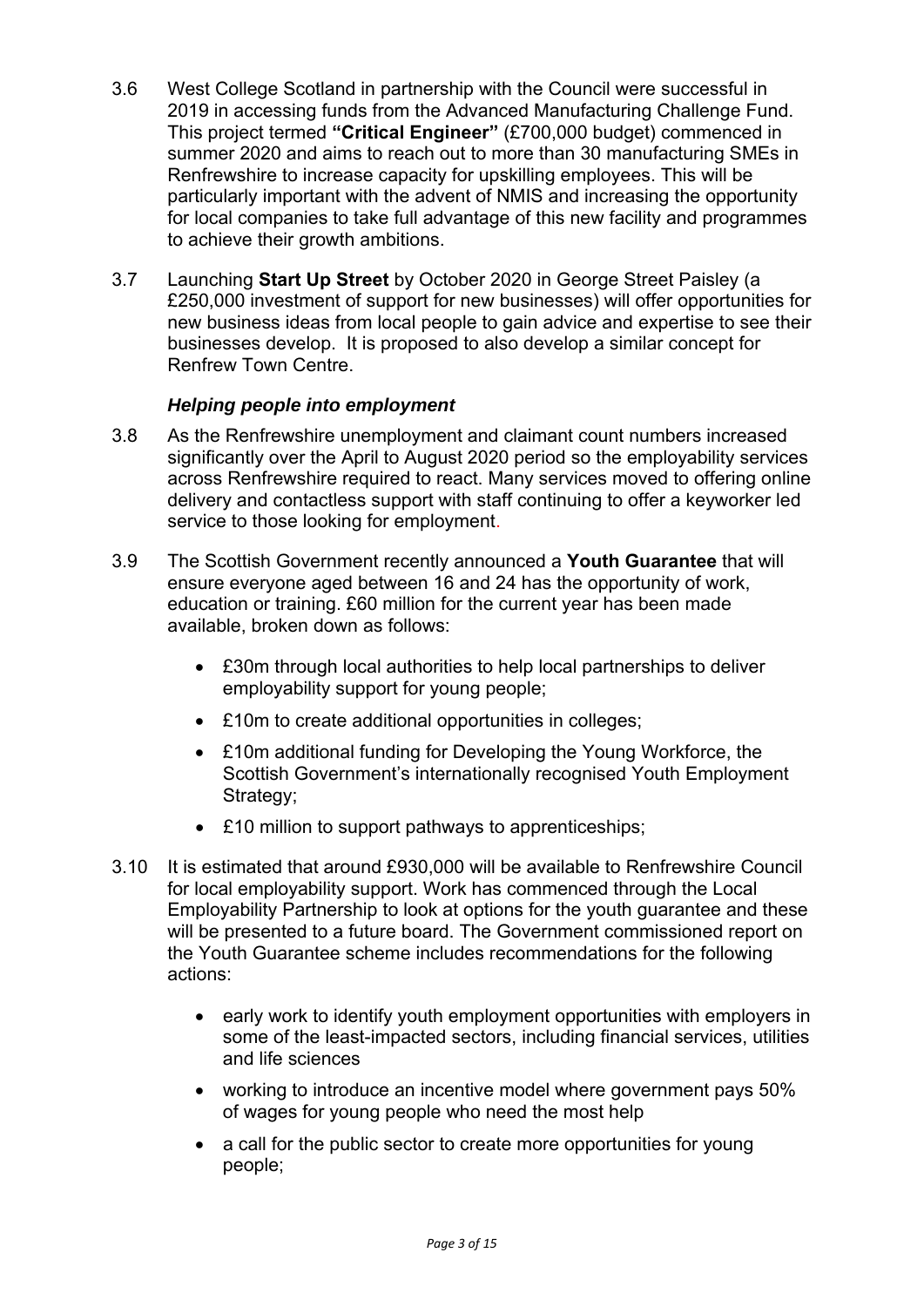- a call for businesses who would not normally have taken an apprentice full-time to consider sharing an apprentice with other employers:
- providing support to encourage SMEs to take on a young person if they can do so;
- 3.11 The UK government has introduced a new **Kickstart Scheme** with a £2 billion fund to create hundreds of thousands of 6-month work placements aimed at those aged 16 to 24 who are on Universal Credit and are deemed to be at risk of long-term unemployment. Although the fund won't be distributed on a share basis the approximate numbers for Renfrewshire's share is estimated to be around 700 places. Kickstart will provide funding to employers to create job placements. Funding available for each job will cover 100% of the relevant national minimum wage for 25 hours a week, plus the associated employer NI contributions and employer minimum automatic enrolment contributions.
- 3.12 A bidding process to deliver the scheme has already opened. Employers, or umbrella organisations involved in employment, are invited to bid for a minimum of 30 jobs/places. Renfrewshire Council will be bidding, and the level of bid is being looked at by officers at time of writing. Members will recall the success of the last similar programme delivered by Invest in Renfrewshire which saw 1000 jobs being created in 1000 days with wage subsidies developed by the Council and available to local employers, and the public and third sectors, across Renfrewshire. The Kickstart programme will run until the summer of 2022 and is expected to commence around November 2020.
- 3.13 Renfrewshire Council and SDS were successful in 2019 in gaining support to commence a pilot **Foundation Apprenticeship in Digital Manufacturing** in Renfrewshire. This was aligned to the NMIS / AMIDS investment to offer the opportunity of developing a career in one of the local economies strongest sectors. Marketing of the programme has commenced under the theme "the future starts now" and several local companies are signed up or have expressed interest. The first tranche of apprentices will commence their training in autumn 2020.
- 3.14 The Council will continue to deliver the **Parental Employability Support Fund** (PESF) which is a government funded (£0.2m) two-year pilot programme aimed at tackling in-work poverty in Renfrewshire.
- 3.15 The authority's employability service have continued their strong working relationship with Skills Development Scotland (SDS) and their expanded **PACE support** for employees affected by company redundancies. This has already been actively involved in recent months with Rolls Royce employees at Inchinnan affected by the company's downsizing decisions. The Programme for Government (PfG) in September 2020 has confirmed an additional £5m funding support for PACE nationally.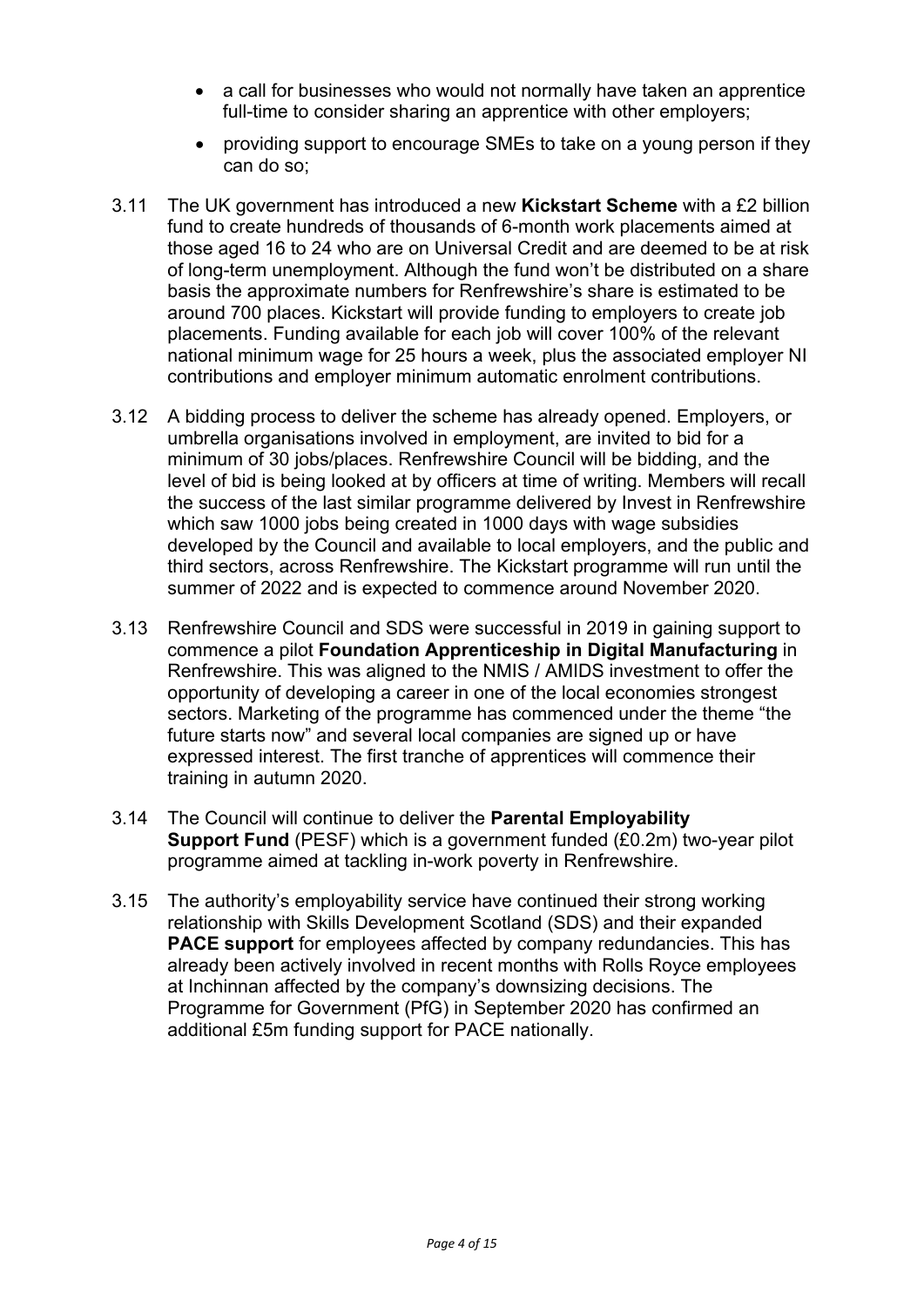#### *Capital investment*

- 3.16 Evidence demonstrates that capital investment creates jobs. We know from calculations completed for the Renfrewshire Economic Strategy in 2019 that the known planned investment at that time of £1.4 billion across Renfrewshire in the next 10 years could generate 8,400 construction jobs and almost 5,500 permanent jobs (both net).
- 3.17 Renfrewshire Council and its partners are committed to delivering its City Deal infrastructure works at AMIDS (£39m) and is in the process of tendering the Clyde Waterfront / Renfrew Riverside regeneration project (£90m).
- 3.18 Autumn 2020 will see commencement of construction of both **NMIS and MMIC** at AMIDS. An investment totalling about £120m will create hundreds of new jobs as the first stage of the Innovation District. The NMIS leadership team is now in place under a recently appointed CEO. The Council have made initial contact and intend to work closely with the NMIS management team in the coming months to explore the potential of their expertise to assist in developing an education and skills programme for Renfrewshire's manufacturing sector.
- 3.19 Work commenced in summer 2020 on the roll-out of Renfrewshire's **full-fibre high speed broadband network**. This will result in an investment of c.£45m (public and private funding) and will deliver a first-class digital infrastructure for the benefit of businesses, education and homes by the end of 2023 and build network resilience against the impacts of future economic shocks.
- 3.20 The Council's **Cultural Infrastructure Programme** is well underway. The new Paisley Learning and Cultural Hub at 22 High Street is under construction (£7m) with the contracts for the refurbishment of Paisley Town Hall (£26m) and these projects are the flagships for the Programme and will demonstrate economic investment and commitment by the Council and it partners to the regeneration of Paisley Town Centre and the creation of new jobs and economic opportunities for the people and businesses of Renfrewshire. As with all Council tenders those for the Cultural Infrastructure Programme will endeavour to maximise potential benefits for the Renfrewshire community.
- 3.21 In the PfG a new commitment has been earmarked for **town centre and community-led regeneration.** This will see £275 million of funding over 5 years. This is likely to see a longer term commitment to the annual Regeneration Capital Grant Fund (RCGF) which Renfrewshire has been successful in applying to for a number of projects, including the new Paisley Learning and Cultural Hub, the refurbishment of the Russell Institute and the Mossedge community facilities in Linwood. The government have also announced that the RCGF for this financial year will be supplemented by a further £12m directed to current or previous applications to the fund to ensure it is committed by March 2021. Renfrewshire projects have been successful in being awarded further funding, Active Communities, Johnstone have received £730,000 for their redevelopment of the former Johnstone police station and Linwood Community Development Trust £400,000 for fit out of the Mossedge Centre. Together with the announcement contained in PfG this will effectively see this source of regeneration funding doubled by the Scottish Government over the next 5 years.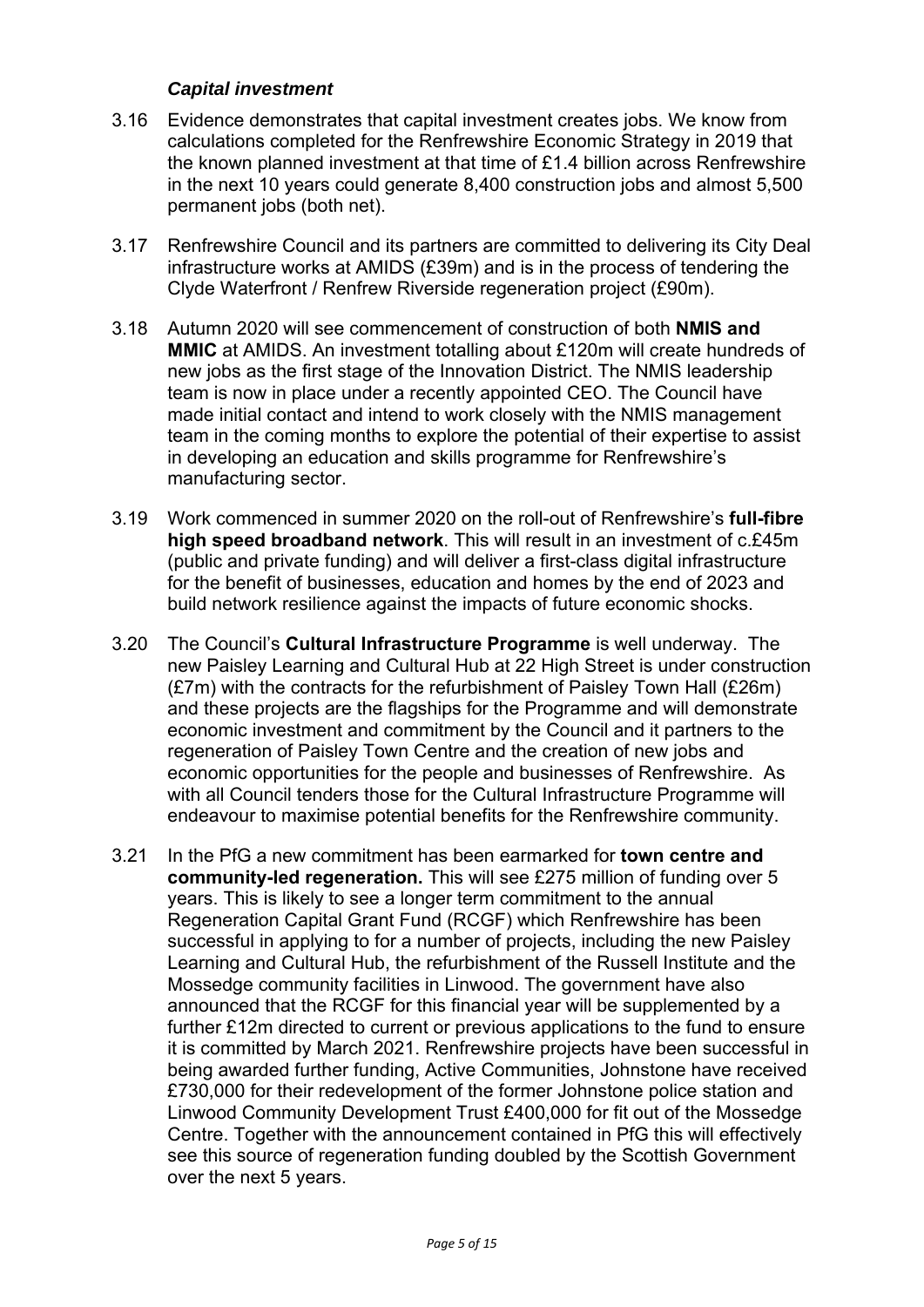3.22 The government agreed a £50m **Town Centre Fund** for capital expenditure in 2019. Renfrewshire's share of this funding was approximately £1.4m. This funding has been used to support 12 different projects across Johnstone, Renfrew and Paisley town centres. The government have announced an additional £18m to this fund, to be redistributed on the same pro rata basis as used in 2019. This will result in Renfrewshire Council receiving £527,000 to be spent by 31 March 2021.

# **4. Renfrewshire's Economic Recovery Plan**

- 4.1 In the period before the pandemic the Renfrewshire economy was performing well and the platform factors for growth were strong. Since the financial crisis of 2008 many job opportunities had been created and youth unemployment reduced to historically low levels. Investments at many of its key business locations had seen growth in an already large and very productive manufacturing base and the transport and construction sectors and international exports continuing to show positive trends.
- 4.2 The assets that were the foundation of this growth still exist. The infrastructure investments from the Glasgow City Region City Deal are still in place along with the Scottish Government's and the private sector's additional investments that will bring to Renfrewshire Scotland's only advanced manufacturing centre of excellence (NMIS) at the centre point of Scotland's Advanced Manufacturing Innovation District (AMIDS), which is also the location for the Medicines Manufacturing Innovation Centre (MMIC). Fundamentally Renfrewshire continues to be an attractive place to invest, work and live. Section 3 of this report highlights a portion of the extensive list of existing commitments taking place in Renfrewshire and the benefits they can already bring.
- 4.3 In September 2019 Renfrewshire published its first Economic Strategy which reinforced this level of positivity about the future direction for the local economy. The long-term mission expressed in the strategy has not been diminished:

Our mission is to strengthen and grow the Renfrewshire economy in ways which people, businesses and places can contribute to and benefit from that growth.

4.4 Nevertheless, the economic downturn now being faced is exceptional and we face an uncertain economic future. How we deal with the immediate effects and the economic crisis and the new circumstances within which economic activity must be undertaken requires a recalibration of the actions and programmes that were framed in our Economic Strategy. It needs the introduction of new thinking, new ideas and new approaches to strengthen and grow our economy so that it is both inclusive and sustainable and positively contributing to securing the well-being of Renfrewshire and the people that live here. Our initial focus must be on sustaining jobs, supporting business to be more competitive and productive, and ensuring that our citizens, particularly young people are prepared and have the skills to access future employment opportunities.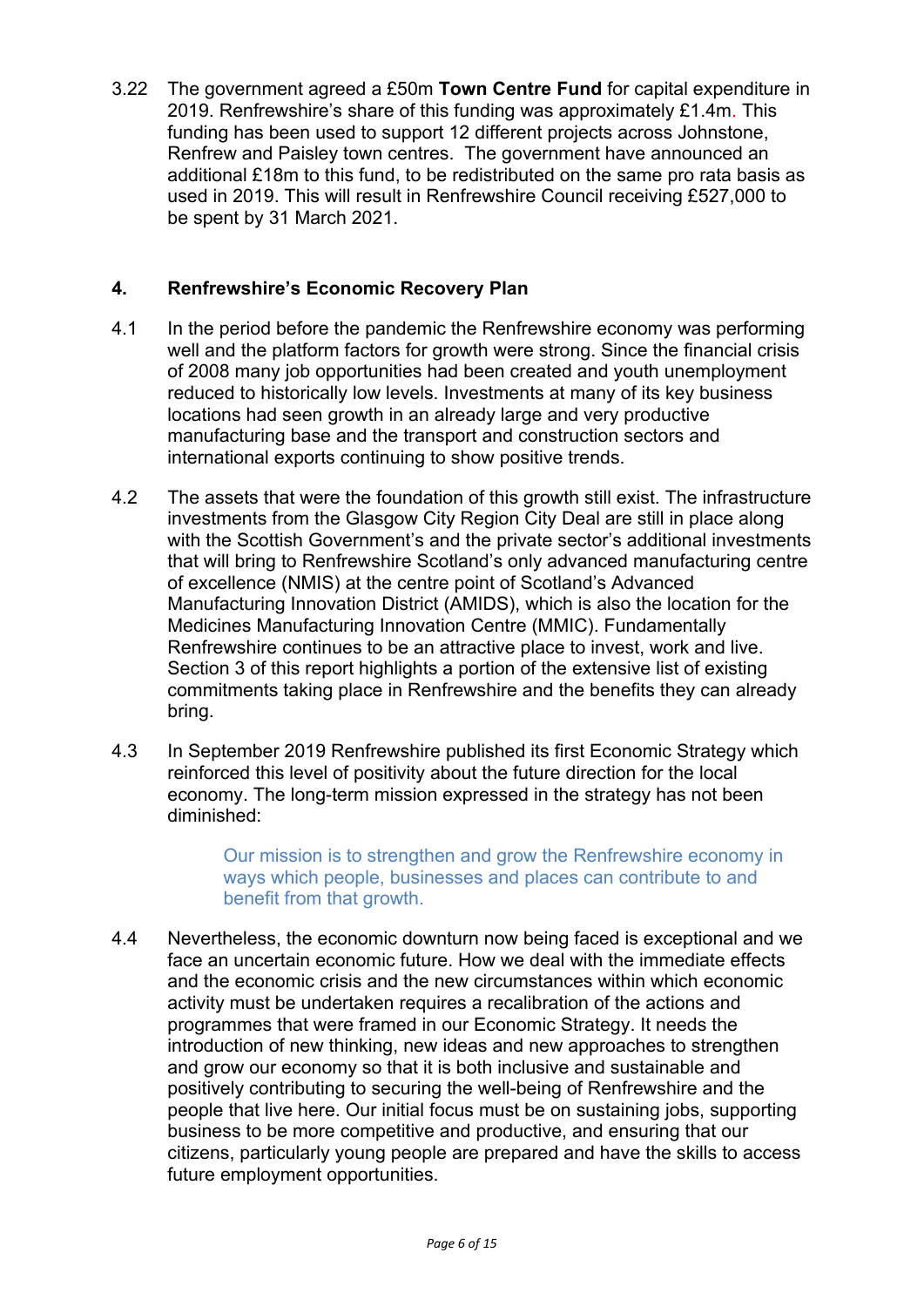- 4.5 The overarching theme of the Economic Recovery Plan in Renfrewshire will be to *improve lives and securing well-being through a stronger and more inclusive and sustainable economy***.** We will reach across all our existing economic priorities and do more to improve outcomes and life chances and help people access, sustain and progress into economic opportunities. Employment related progression promotes greater independence, and a reduction in the need for the support of other public services. We know that even in a recovery phase from an economic downturn new jobs will be available, but historically many excluded people have not accessed these. In Renfrewshire we need to ensure that we can do all we can to improve the life chances of our most disadvantaged citizens.
- 4.6 We aim to create an Economic Recovery Plan with several overarching objectives in response to the COVID-19 economic impacts and the potential impacts of Brexit on the Renfrewshire economy. These are listed below:
	- Maximising the number of jobs that can be created or retained locally
	- Supporting improvements in business productivity and competitiveness, including the upskilling of their existing workforce, increasing innovation and R&D and building management and leadership capacity
	- Improving the employability of those currently unemployed or who potentially face unemployment through reskilling and retraining
	- Tackling inequalities; employment, income, education and health including measures to mitigate the risks of increasing multiple disadvantages and any widening of the gap between the most and least deprived as a result of the economic crisis
	- The need to adopt actions that support a 'green' recovery building on Green New Deal principles
- 4.7 The Recovery Plan will identify 6 Areas of Focus which were discussed and agreed at a meeting of the Renfrewshire Economic Panel in August 2020, alongside the objectives listed above. On current thinking these become the overarching themes which will frame all the actions we hope to deliver to assist with Renfrewshire's economic recovery. The 6 Areas are:
	- Supporting businesses to recover, strengthen and grow
	- Maximising the benefits of capital investment
	- Employability, entrepreneurship and skills investment
	- Community wealth building
	- Town centres regeneration
	- A green recovery and a 'net zero' carbon economy
- 4.8 The Economic Recovery Plan still needs some more analysis and engagement with partners to confirm its content. We are keeping the evidence base as up to date as possible and gaining new information from our local businesses on a continuous basis as they face up to the stark challenges in front of them.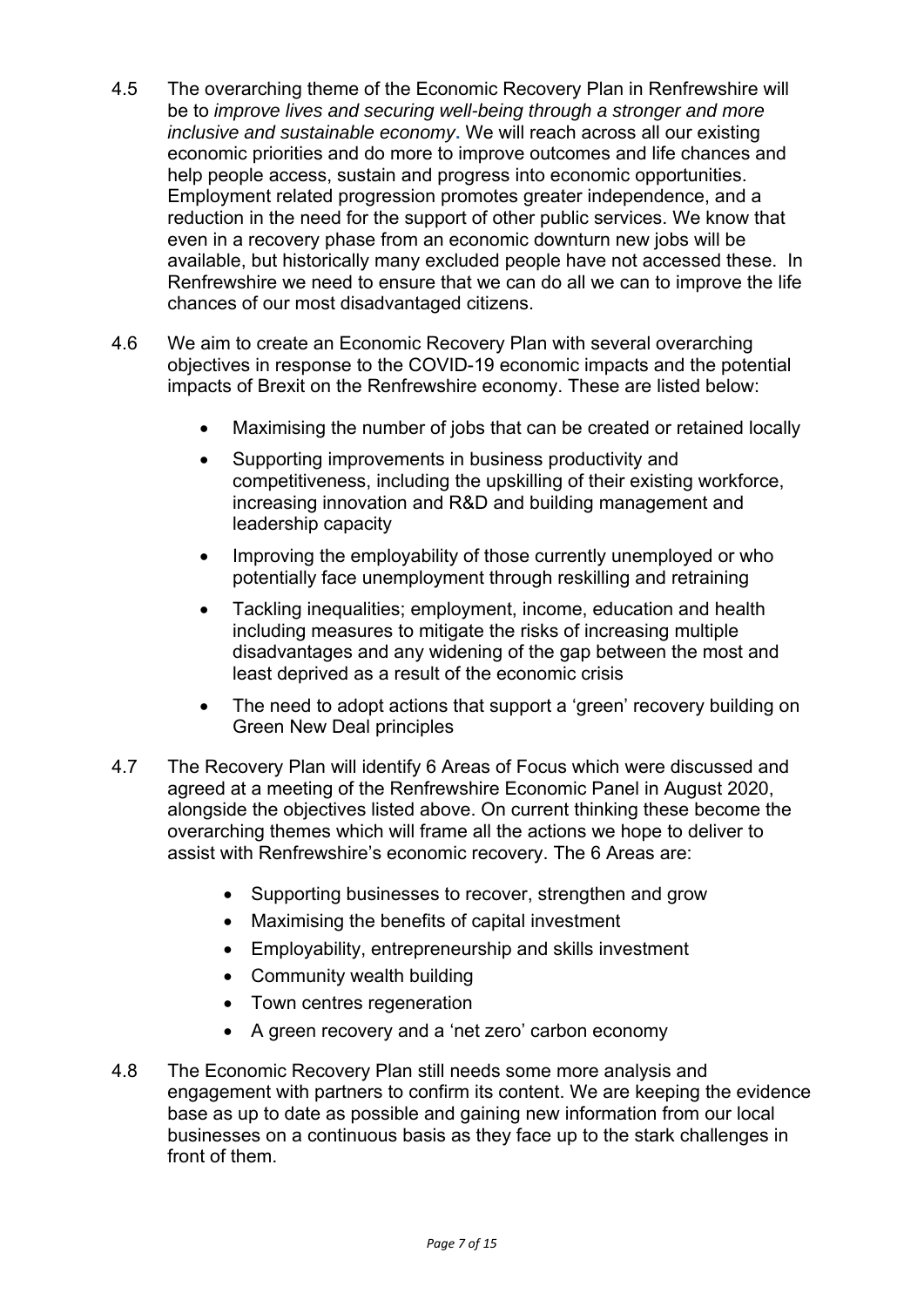- 4.9 We need to arrange more detailed conversations with Scottish Enterprise, SDS, West College and UWS, amongst others, to understand how they can commit to leading the development and implementation of key actions.
- 4.10 We want to have further engagement across the Council body and with Renfrewshire Leisure. The pandemic and the economic crisis will continue to influence each other over the next 2 years. Integration of service delivery in response to these combined crises will be crucial.
- 4.11 We will fully examine the implications of the Scottish Government and its agencies' funding programmes to ensure maximum benefit for Renfrewshire's recovery. For example,
	- are we maximising the opportunities that these funding streams may present?
	- are the key institutions in Renfrewshire aligned in terms of taking advantage of the Government's plans for a Place Based Investment Programme?
	- a significant focus in the PfG is placed upon green recovery, active travel and climate change / decarbonisation – are we in a position to benefit from these funds locally?
	- can we align the above funding opportunities to our local programmes of employability and inclusive growth to allow residents to benefit significantly from this investment?
- 4.12 The intention is to spend the next 2 months engaging and analysing the above aspects and to bring a draft Economic Recovery Plan to the next Council meeting in December 2020.

### **5. Review of national and local economic impacts**

### *UK position*

5.1 The impact of the COVID-19 pandemic on the UK economy has been significant, with the country officially now in a recession (August 2020). UK gross domestic product (GDP) is estimated to have fallen by a record 20.4% in Quarter 2 (April to June) 2020. This is the largest quarterly contraction in the UK economy since Office for National Statistics (ONS) quarterly records began in 1955. However, following the easing of social distancing and some lockdown measures, GDP figures for June did show an increase of 8.7%. Despite this, the economy is still significantly behind where it was in February 2020. GDP recovery may be slow as the pandemic continues, and uncertainty remains over Brexit.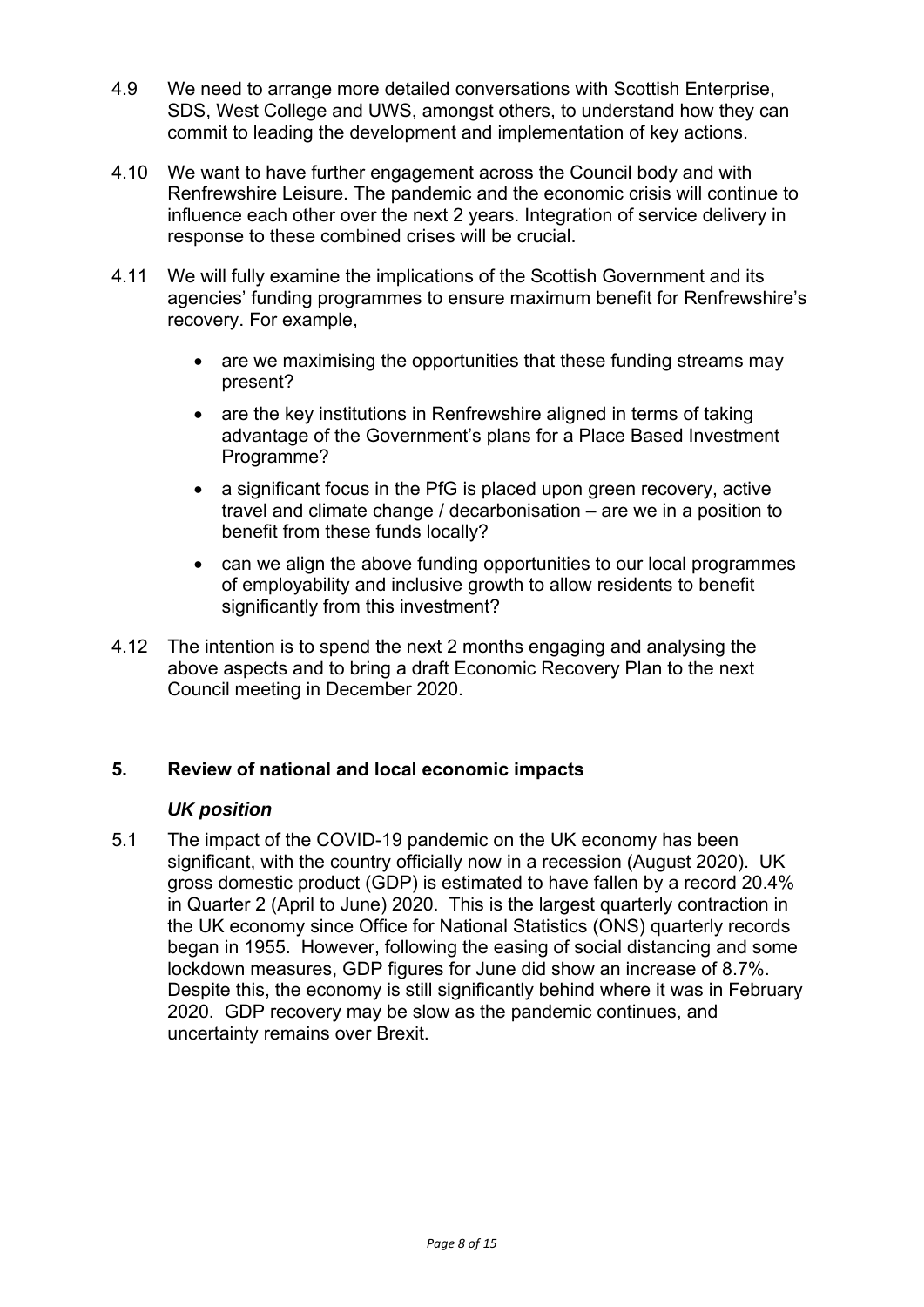- 5.2 The crisis has impacted the labour market, between April and June the number of people in work fell by 220,000. Figures released in September 2020 highlight that the UK unemployment rate has risen to its highest level for two years, 4.1%, with young people's (aged 16-24) unemployment up to 13.4%.
- 5.3 Since March 2020 the Claimant Count has increased by 120.7%, or 1.49 million. It is expected that the claimant Count will increase further over the coming months as the UK Government's furlough scheme begins to taper off. As of 21 August approximately 9.6 million jobs, from 1.2 million different employers, were furloughed in the UK. The UK government is estimated to have spent £35.4 billion on the scheme, with that figure expected to rise to £80 billion by its conclusion in October 2020. By 31 July 2.60 million (77%) of the potentially eligible population had claimed a Self-Employed Income Support Scheme (SEISS) grant with the value of these claims totalling £7.6 billion. This is a similar proportion to those applying in Scotland.
- 5.4 Several key sectors in the UK economy have been severely impacted. April 2020 saw record falls in output from the three main indicators: services, manufacturing, and construction. Despite growth in May and June 2020, all three remained significantly lower than in February 2020. The easing of restrictions in June increased demand and allowed many more businesses to increase output or resume some level of trading. However, some services sectors continue to be severely affected as many remain closed or curtailed, such as tourism and hospitality.

# *Scotland position*

- 5.5 The lockdown restrictions have had a significant impact on output in Scotland, in April alone GDP fell by 19.2%. However, there was a 2.3% increase in growth recorded in May, which has been attributed to a pickup in the construction and manufacturing sectors. Nevertheless, growth was more marginal in the services sector, reflecting that large parts of the sector remained closed during the month. In June, Scotland's GDP is provisionally estimated to have increased by 5.7% compared to May, with output increasing in all the main industry sectors, and in most sub-sectors within these. Despite the increases in May and June, GDP remains 17.6% below the level in February, prior to the lockdown measures which were introduced in March. Overall, the industries with the largest falls in output during the lockdown have been those more consumer facing sectors or where working from home is not possible.
- 5.6 Business activity across Scotland fell for the fifth consecutive month in July. However, the activity has strengthened every month since April, as the gradual easing of lockdown has enabled many businesses to plan for and restart business activity across manufacturing, construction and large parts of the services sector. Latest data show that 94% of businesses in Scotland are now trading.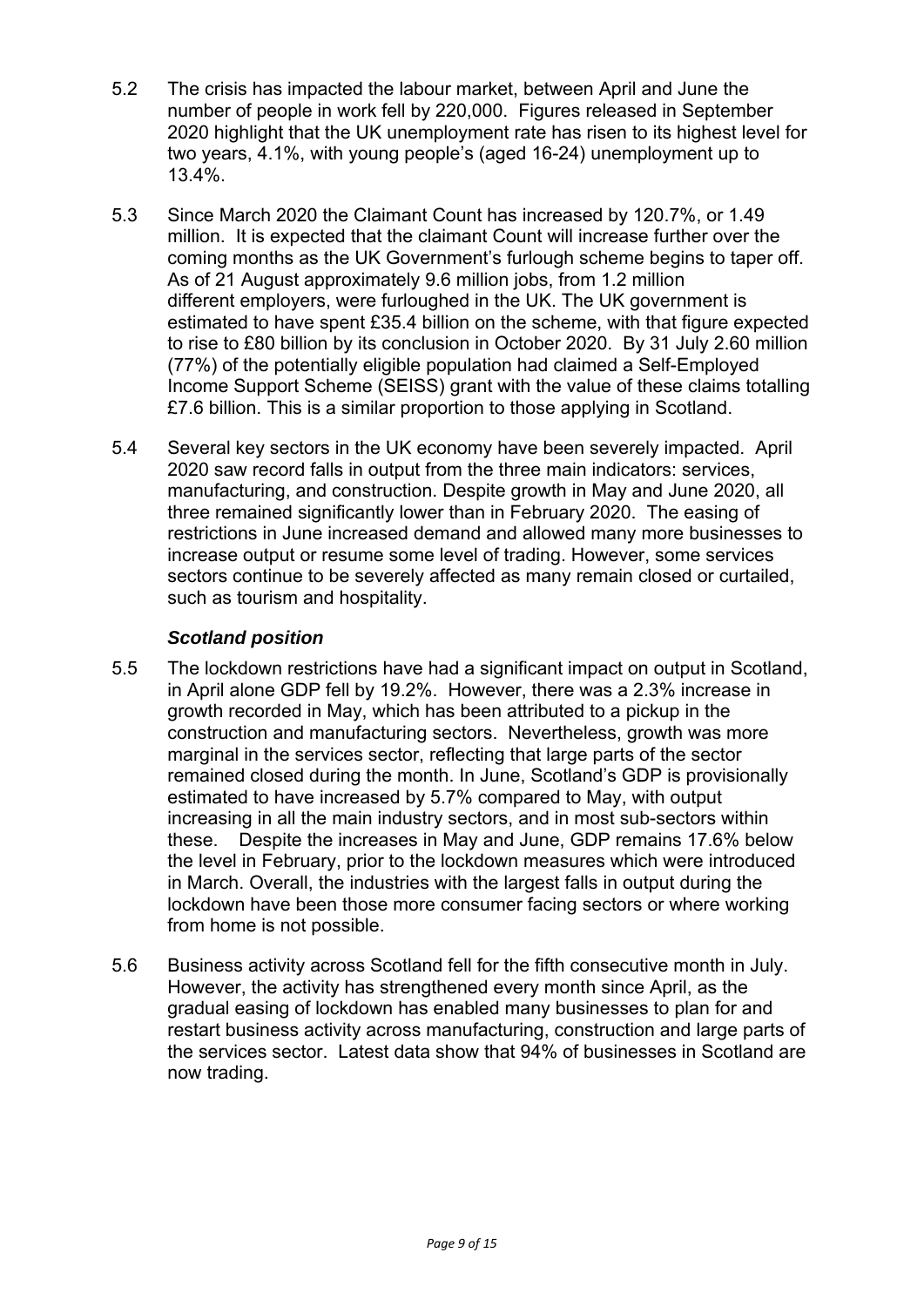- 5.7 Losses in cashflow is a significant challenge for several businesses, as they reopen and adjust to new operating and demand conditions. ONS data for Scottish firms in the second half of July, reported that 57% of businesses currently trading reported a decrease in turnover compared to what is expected for this time of year. Of Scottish businesses that had not permanently stopped trading in the second half of July, 38% of businesses reported having cash reserves to last between zero to six months.
- 5.8 In the Scottish labour market, between May and July Scotland's unemployment rate was 4.6%, the highest rate among all the UK nations. Overall, since the start of the year the number of individuals in employment decreased by approximately 19,000. Scotland's Claimant Count in August was 228,005, an increase of 6,230 (3%) over the month.
- 5.9 Up to the end of July 2020, 779,500 jobs had been furloughed in Scotland, approximately 32% of all employees. As with the rest of the UK, it is expected that the unwinding of COVID-19 labour market schemes will result in a significant increase in job losses.
- 5.10 Overall whilst the Scottish economy has continued to reopen with business activity starting to stabilise and recover some growth, underlying demand remains subdued. Businesses may need to reduce staffing levels to contain costs and adapt to lower levels of demand. Scenario analysis published in June, suggests Scottish GDP could fall by 14% in 2020 and unemployment could rise above 10% and not return to pre-crisis levels until 2023-24.

*Scotland's Programme for Government (Sept 2020)*

- 5.11 Scottish Government published their Programme for Government (PfG) on 2 September 2020. It highlights a significant amount of commitments which can help to frame and support the Economic Recovery Plan for Renfrewshire. Further engagement on the Programme is planned with Scottish Government to fully understand the implications for Renfrewshire. These commitments include:
	- £100m towards a **Green Jobs Fund** over next 5 years which will offer opportunities for reskilling and retraining in high growth sectors;
	- **Youth Guarantee Scheme** for 16-24 year olds (£60m investment);
	- new **National Transition Training Programme** (£25m) to support older workers at risk of redundancy by providing re-training opportunities;
	- create a national network of **Tech Start-Up Hubs** to support between 300 and 500 start-up businesses across this sector over 5 years;
	- Create 10,000 high value jobs per year over the next decade through an **Inward Investment Plan**
	- **Flexible Workforce Development Fund (£20m)** enabling employers to access up to £15,000 each to address skills gaps in their workforce;
	- £2 billion **Low Carbon Fund** helping to secure investment in making buildings more efficient in terms of energy use;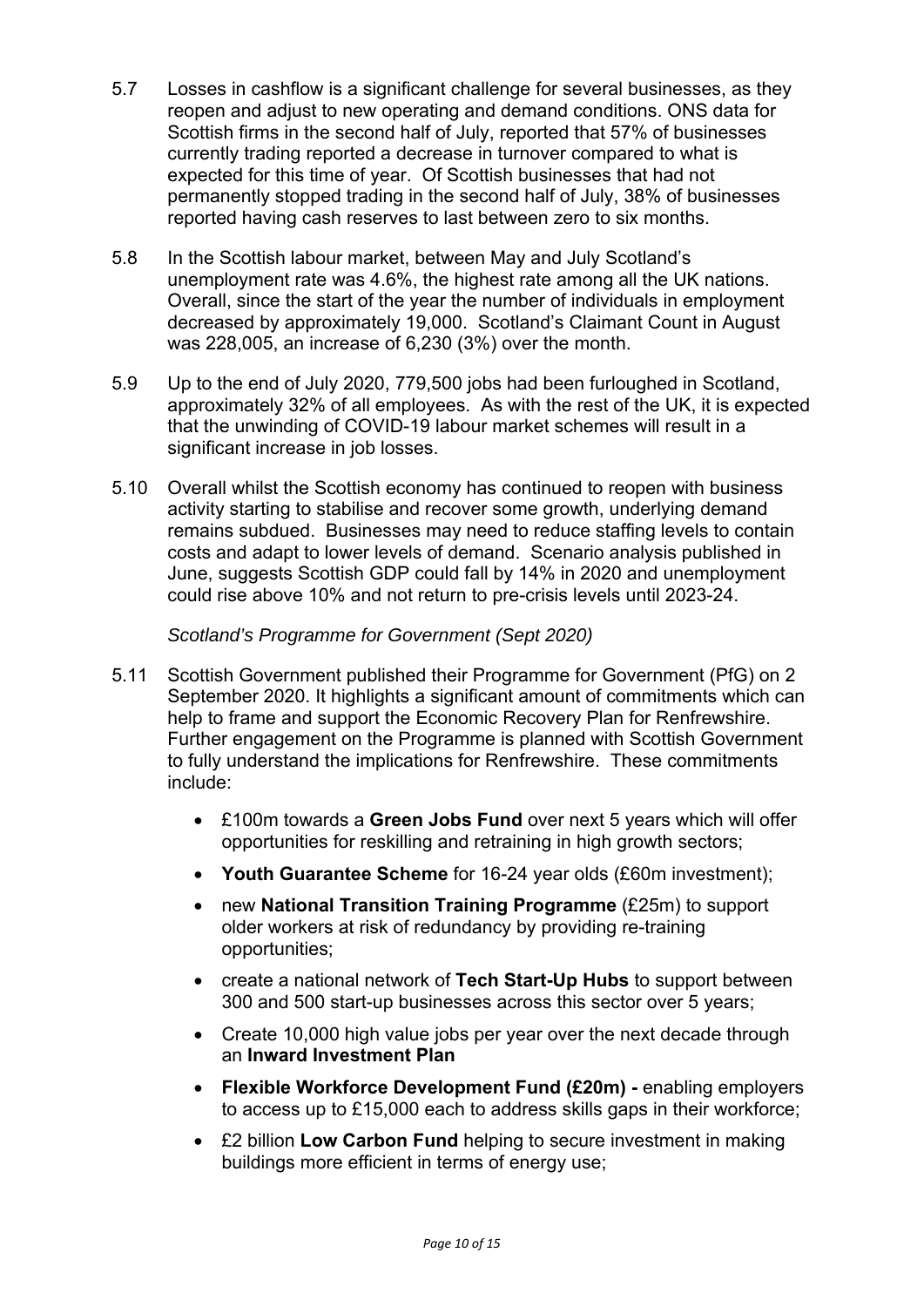- Capitalise the **Scottish National Investment Bank** with £2 billion over ten years, with a primary mission to support the country's transition to net zero emissions;
- £500m towards investment across Scotland in transformational **active travel infrastructure** aimed at changing travel behaviours into more sustainable formats;
- £275 million to support **community-led regeneration and town-centre revitalisation;**
- Complete the delivery of **50,000 affordable homes**;
- A **digital inclusion** programme that will see 50,000 more people connected to Scotland's digital ecosystem;

## *Renfrewshire position*

- 5.12 Renfrewshire's Claimant Count in August 2020 was 7,885 representing a 96.3% increase since March and accounts for 6.9% of the working age population. There have already been several high-profile job losses announced in Renfrewshire including the loss of 700 jobs at Rolls Royce in Inchinnan. Further Renfrewshire jobs will be at risk in the future as the furlough scheme is phased out.
- 5.13 At the beginning of August 2020, Renfrewshire businesses had 28,300 employees on furlough, around 33% of all eligible employees – 1 percentage point higher than the Scottish average. Some sectors of the Renfrewshire economy were impacted by the lockdown more than others. Accommodation and food service activities, other service activities, construction and transportation and storage were sectors where firms reported high shares of their workforce being put on furlough. Take-up of the SEISS scheme in Renfrewshire as of 31<sup>st</sup> July was 79%, with 4,300 claims made for a total value of £12.2m.

### *Renfrewshire Business Survey (2020)*

- 5.14 To better understand the impact of the lockdown restrictions and what is needed to overcome the economic challenges that lie ahead, Renfrewshire Council and Renfrewshire Chamber of Commerce joined forces in June 2020 to proactively engage with over 500 local businesses, around 10% of all Renfrewshire companies. In summary the findings are:
	- 92% of Renfrewshire business have been closed or operating at only partial capacity during the lockdown, 44% have been completely closed
		- o Those businesses operating in sectors which rely on 'social spending' such as services, accommodation, and arts, entertainment and recreation were most affected
	- The most significant effects of lockdown included reduced cashflow, lower sales income and lost / cancelled orders
		- o Wholesale and retail along with manufacturing, form very significant parts of the Renfrewshire economy and supply chain disruptions are likely to have significant effects on their economic output
	- 82% of those surveyed have accessed Government financial support;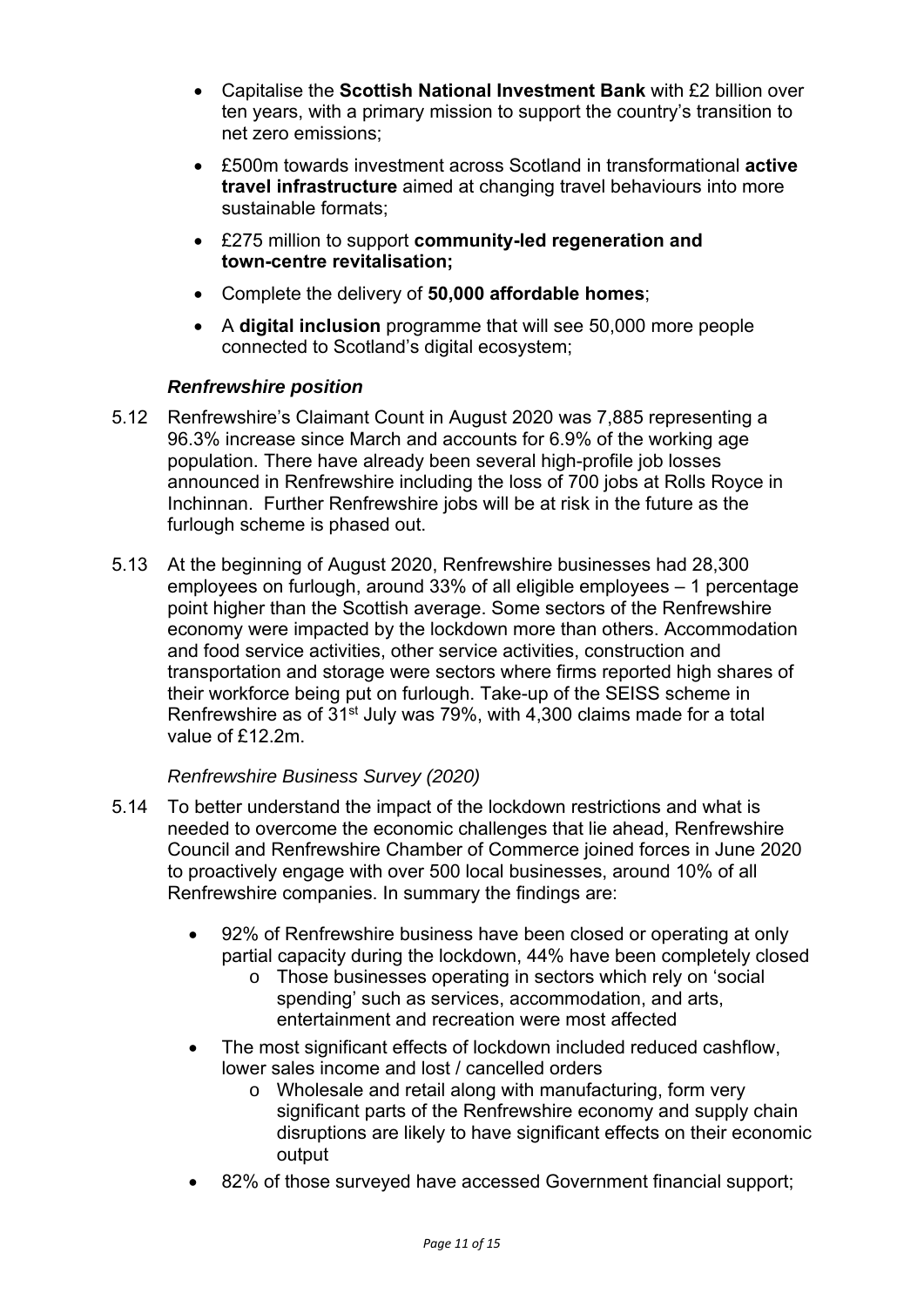- Almost three quarters of all business made use of the Job Retention Scheme (furlough)
	- o About half of all businesses had most of their workforce on furlough at one point
- 40% believe that redundancies may be likely over next 3 months (when asked in June)
- Reasons for potential redundancies included uncertainty on whether customers / orders / supply chain would return and at what level
- Over half of the businesses surveyed have cancelled/postponed investment
- Businesses state they are looking for support with:
	- o Altering premises to conform with social distancing
		- o Regular updates on latest regulations
		- o Advice on how to access additional funding
		- o Training webinars on specific issue
		- o Employability advice for employees

#### *Fraser of Allander Institute – Renfrewshire research*

- 5.15 In June 2020 the Fraser of Allander Institute (FAI) were commissioned by the Council to undertake a bespoke economic impact analysis of the COVID 19 lockdown on the Renfrewshire economy specifically.
- 5.16 Their modelling indicates that Renfrewshire's GDP could fall as much as 30% as a result of the crisis. This is because some of the sectors on which Renfrewshire is so heavily reliant (retail, aviation, transport and manufacturing) may be the hardest hit and slowest to recover from the recent decline in economic activity, potentially taking to the end of 2022 to bounce back, assuming no further significant lock downs due to subsequent waves of infection. The 3 scenarios they modelled are shown in *Figure 1*.



*Figure 1: Renfrewshire economic recovery - post-covid*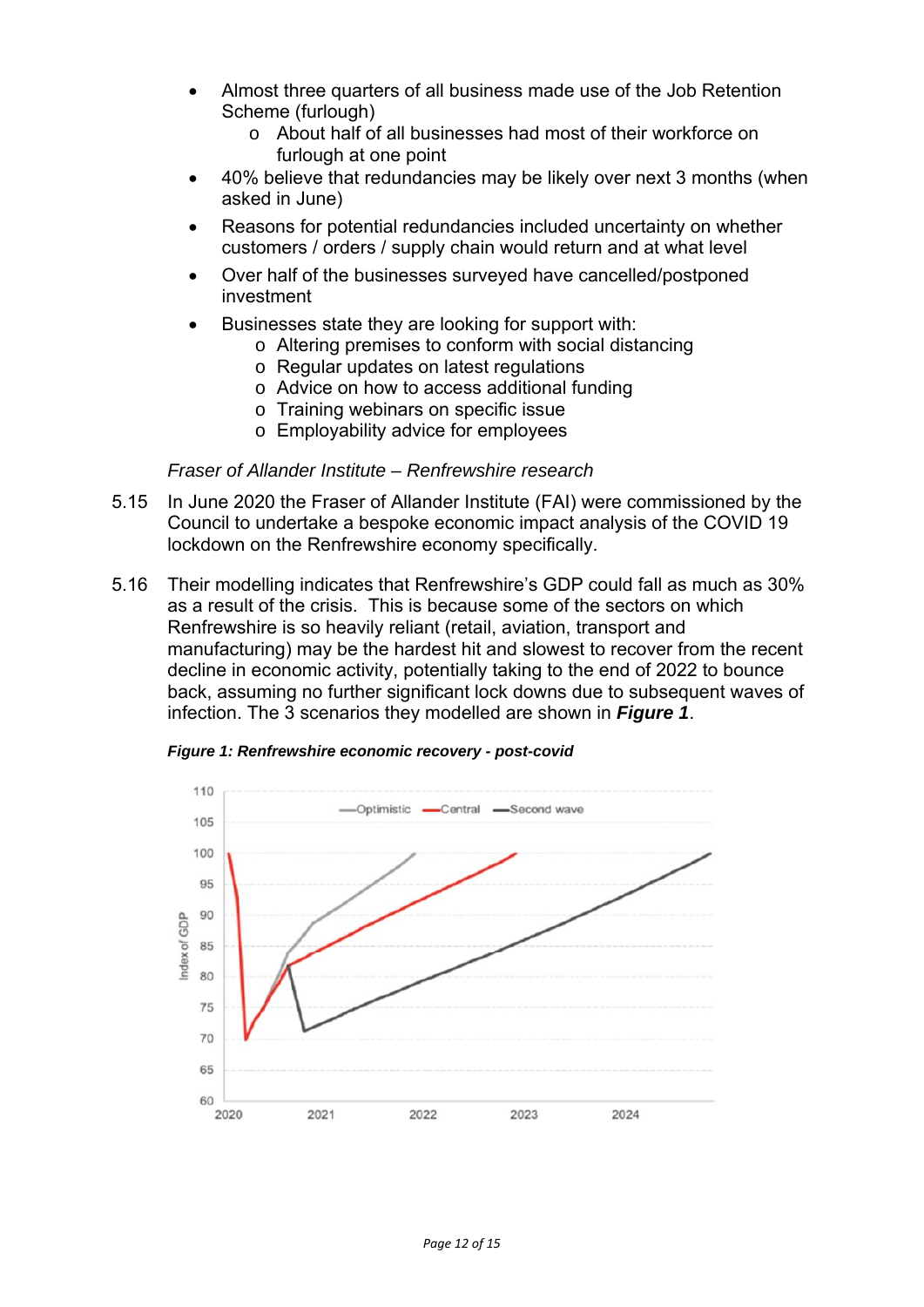- 5.17 The best-case scenario (optimistic) shows a recovery to pre-COVID economic levels by the end of 2021. The worst-case scenario (assuming a second wave and localised lockdown restrictions) would see the Renfrewshire economy take almost 4 years to recover to pre-COVID levels.
- 5.18 Another part of the FAI analysis was to compare Renfrewshire's economy to other local authority areas in Scotland. This did this across all 32 authorities and they also undertook this but taking the 4 largest city authorities out of the analysis. *Figure 2* shows that Renfrewshire compares favourably to the other 27 local authorities across Scotland in terms of the size and strength of its economy over the last 20 years.
- 5.19 Moreover, there remains significant uncertainty about future trade agreements as a result of Brexit and the sectors anticipated to see the greatest impact include construction, transportation and aspects of manufacturing. Due to its concentration of workforce in these sectors, Renfrewshire again could potentially be one of the most affected areas in Scotland. In a recent paper (July 2020), Scottish Enterprise identified Renfrewshire as one of the local authorities most 'at risk' due to its above average unemployment and higher furlough and SEISS rates. Therefore, while policies such as the recently announced Job Retention Bonus and "Kick Start" Job Guarantee Scheme are welcome, the FAI has highlighted that national policies must acknowledge the unique demands of the Renfrewshire economy in terms of future Government support.





### **Implications of the Report**

- 1. **Financial** None beyond existing approved budgets.
- 2. **HR & Organisational Development** None

**\_\_\_\_\_\_\_\_\_\_\_\_\_\_\_\_\_\_\_\_\_\_\_\_\_\_\_\_\_\_\_\_\_\_\_\_\_\_\_\_\_\_\_\_\_\_\_\_\_\_\_\_\_\_\_\_\_\_\_\_\_\_\_\_\_\_**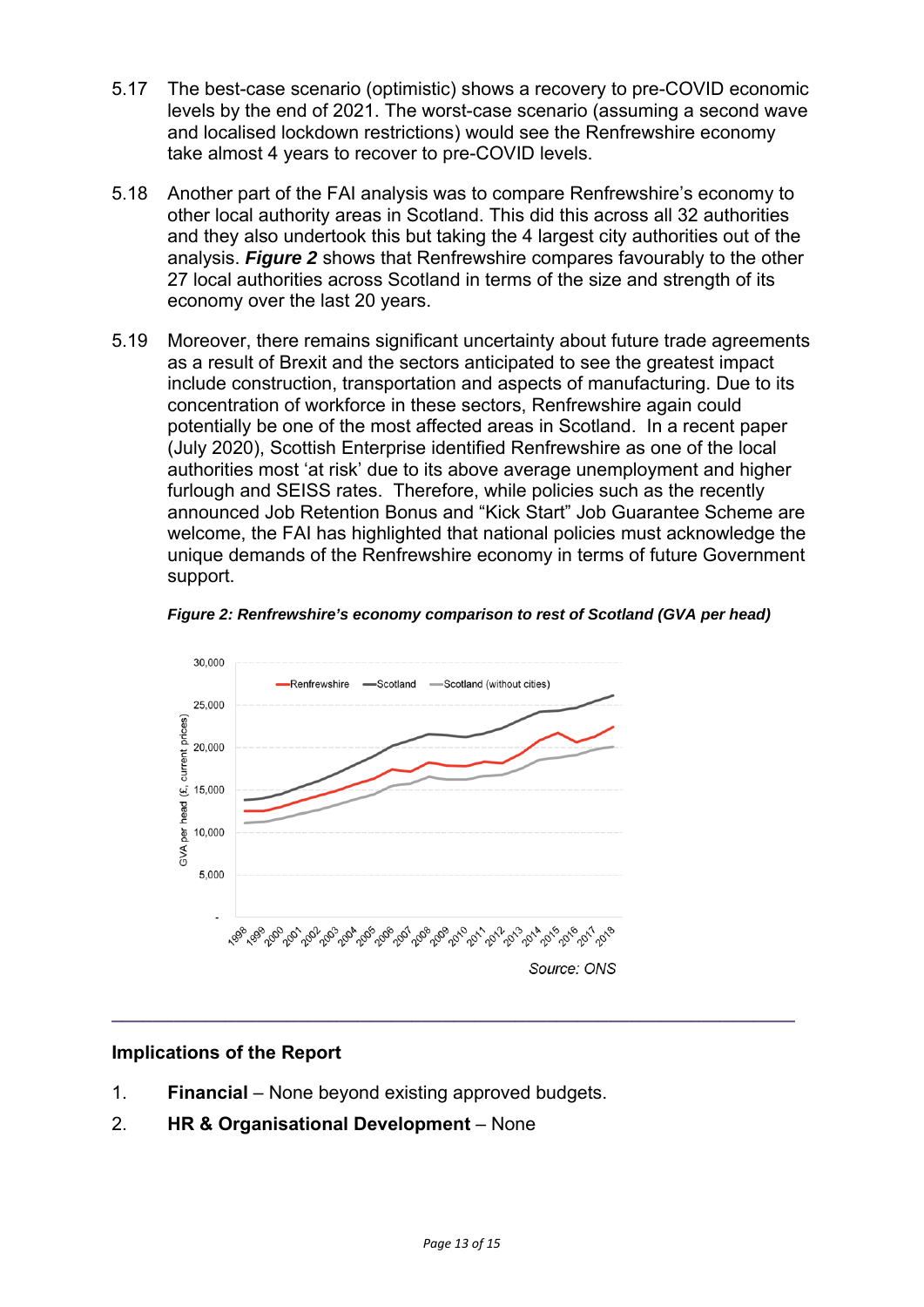# 3. **Community/Council Planning –**

- *Our Renfrewshire is thriving the development of an Economic Recovery Plan will be critical in supporting the recovery of local business, production and employment from the consequences of the COVID-19 shut down measures.*
- *Our Renfrewshire is well promoting economic activity among all citizens and communities will support the resilience of individuals, families and neighbourhoods*
- *Our Renfrewshire is fair economic recovery will prioritise the delivery of inclusive growth*
- *Reshaping our place, our economy and our future the COVID-19 shut down is having and will have long lasting implications for Renfrewshire's places and its economic future. Rebuilding our economy offers chances to reset ambitions and to introduce innovative thinking about the future of our places.*
- *Building strong, safe and resilient communities promoting economic activity among all citizens and communities will support the resilience of individuals, families and neighbourhoods*
- *Tackling inequality, ensuring opportunities for all economic recovery will prioritise the delivery of inclusive growth*
- *Creating a sustainable Renfrewshire for all to enjoy an economic recovery that is a green recovery and contributes to Scotland's net-zero carbon target will be prioritised in future planning*
- 4. **Legal None**
- *5.* **Property/Assets** None
- *6.* **Information Technology** None
- 7. **Equality & Human Rights** the Recommendations contained within this report have been assessed in relation to their impact on equalities and human rights. No negative impacts on equality groups or potential for infringement of individuals' human rights have been identified arising from the recommendations contained in the report. If required following implementation, the actual impact of the recommendations and the mitigating actions will be reviewed and monitored, and the results of the assessment will be published on the Council's website.
- 8. **Health & Safety** None
- 9. **Procurement** None
- 10. **Risk** None
- 11. **Privacy Impact** None
- 12*.* **COSLA Policy Position** –supports the COSLA Priority to develop Local Economies and support Inclusive Growth